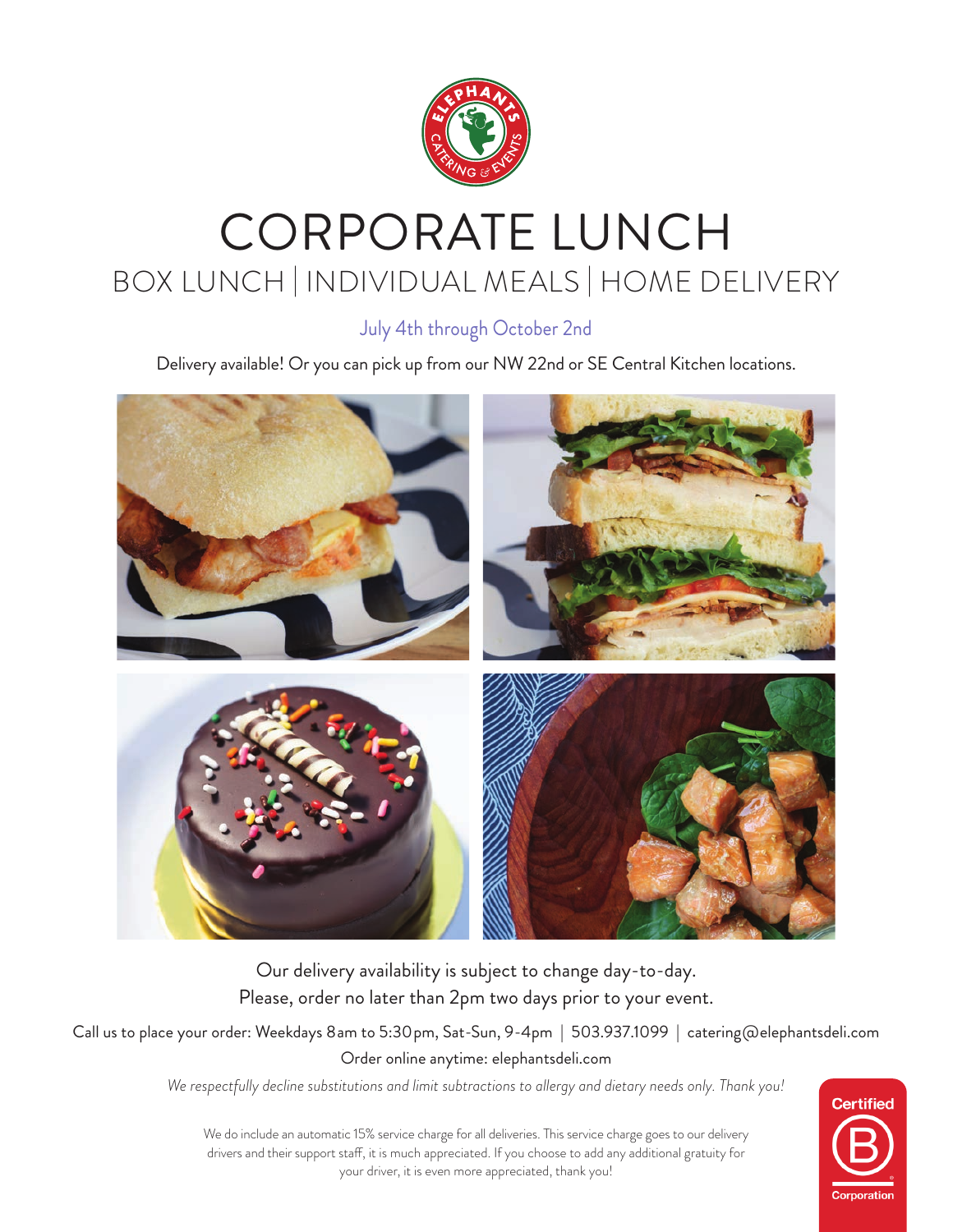### BREAKFAST

#### BACON BREAKFAST SANDWICH  $\mathbf{O} \mathbf{\odot} \mathbf{\odot} \mathbf{\odot}$

*Eggs, bacon, and Tillamook cheddar cheese with creamy Cholula sauce on ciabatta*– 6.5

## VEGGIE SAUSAGE BREAKFAST SANDWICH **O © © ©** (© A

*Eggs, jackfruit black bean veggie sausage, Tillamook cheddar, and spinach with hollandaise on ciabatta*– 6.5

### BEAN & CHILI BREAKFAST BURRITO **O © ©** @ **△**

*Eggs, green chilies, pinto beans, potatoes, pepper jack cheese, and creamy Cholula sauce in a whole wheat tortilla*– 7.5

#### BACON BREAKFAST BURRITO O © © ©

*Eggs, bacon, potatoes, pepper jack cheese, and creamy Cholula sauce in a flour tortilla*– 7.5

#### GRANOLA & YOGURT PARFAIT <sup>1</sup>  $\bullet$

*Elephants granola with vanilla and strawberry yogurt and fresh seasonal berries–* 7

### BANANA BREAD **O © © ©** VE

*Cake-like, with pecans and a hint of vanilla*– 18 / loaf

### LUNCH ENTRÉES

Individual servings of our favorite lunchtime specials.

### CHICKEN ENCHILADA VERDE <sup>1</sup>

*Seasoned chicken and cheese enchiladas baked in our tomatillo sauce served with Spanish rice–* 11

### MACARONI & CHEESE <sup>O</sup> O O C

*Guest favorite — cavatappi pasta and cheese sauce topped with seasoned bread crumbs–* 9

#### MACARONI & CHEESE WITH SMOKED BACON **© © 4**

*Our creamy macaroni and cheese with Applewood-smoked bacon, caramelized onions, Parmesan cheese, parsley, and lemon–* 11

#### ALL-AMERICAN MEATLOAF WITH MASHED POTATOES  $0000$

*Our classic meatloaf paired with creamy mashed potatoes–* 11

### TERIYAKI CHICKEN OF **OF WE**

*Grilled boneless chicken thighs glazed with our wheat-free teriyaki sauce; served with sushi rice and garnished with pineapple and pickled cucumber slices–* 11



*Sweet potatoes stewed with asparagus, onion, carrots, spinach, and broccoli in coconut milk with flavorful spices; served with garlic rice and garnished with golden raisins, almonds, and shredded coconut–* 11

### LUNCHTIME SPECIAL

 *Your choice of entrée served with a fresh fruit salad, and a big chocolate chip cookie–* 19.5

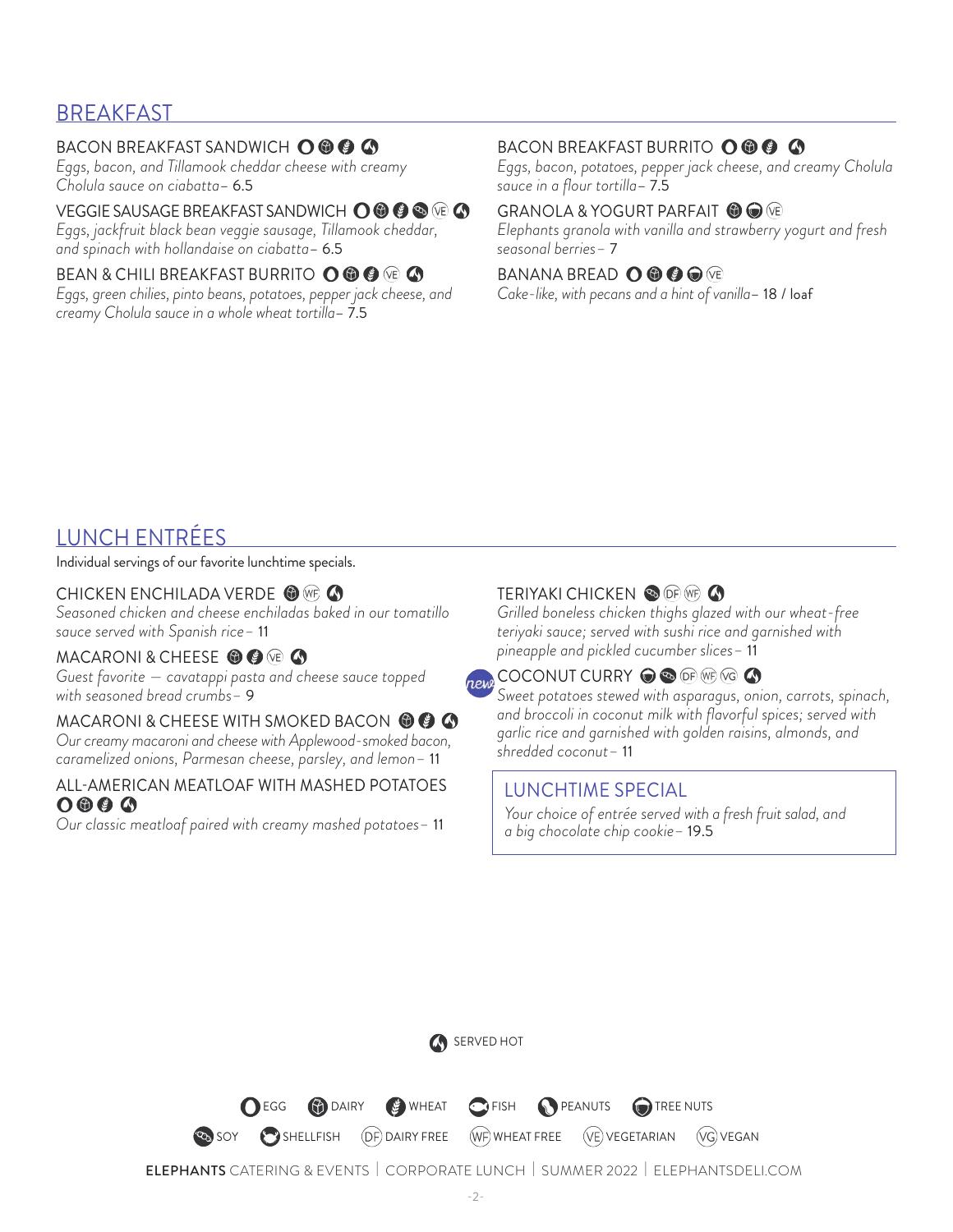### LIGHT LUNCH & SNACKS

These items are the perfect choice for a smaller meal or a mid-day pick-me-up.

### KALE CHICKEN CAESAR O © C WB

*Kale, diced chicken breast, hard-boiled egg, and Parmesan cheese tossed in our Caesar dressing–* 7.5

#### FRESH FRUIT SALAD OF WE VG

*A mix of honeydew, cantaloupe, pineapple, grapes, strawberries, and blueberries–* 7.5

CHEESE & FRUIT **to @** VE *Cheddar, provolone, grapes, apples, and crackers–* 8

### **CAPRESE PASTA SALAD @ @** @

*Ditalini pasta tossed with fresh mozzarella, tomatoes, and basil–* 7.5

VEGGIES & RANCH O © VE *Carrots, celery, cucumber, tomato, and a hard-boiled egg; served with our roasted garlic ranch dip–* 8

#### TERIYAKI SALMON BITES OCCO OF WF *Roasted teriyaki salmon bites on a bed of spinach; served with our wasabi dipping sauce–* 10

### SESAME NOODLES @ **®** OF *V*G

*Noodles with our sweet and spicy sesame dressing–* 7.5



QUINOA & BLACK BEAN SALAD @ OF WF VG *With smoky lime dressing–* 7.5

#### KETTLE CHIPS

*Sea salt, NY cheddar, salt and pepper, honey Dijon, or barbecue–* 2 / 2 oz bag



### **SANDWICHES**

All sandwiches are sliced in half and individually wrapped. Need it wheat-free? Wheat-free buns available for \$3.

### **TURKEY CLUB OOO**

*Turkey, bacon, Swiss, tomato, and lettuce on French white bread–* 9.5 *(mayonnaise now comes on the side)*

#### TURKEY & CHEDDAR OOO

*Turkey, cheddar, tomato, and lettuce on multigrain bread–* 8.5 *(mayonnaise now comes on the side)*

JAMBON ET FROMAGE © © *Ham, Swiss, butter, and Dijon on our ficelle–* 8.5

#### NORTHERN ITALIAN **@ @** (VE)

*Roma tomatoes, fresh mozzarella, basil, and basil oil on our ficelle–* 9.5

#### TEMPEH & QUINOA WRAP  $\bigcirc$  or  $\circledcirc$

*Quinoa, marinated tempeh, spinach, arugula, mixed greens, carrots, scallions, vegan mayonnaise, and our soy ginger dressing–* 9.5

### ALBACORE TUNA SALAD O @ O <sub>[6]</sub>

*Tuna, mayonnaise, tomato, pickle, and lettuce on multigrain bread–* 8.5

### SACK & BOX LUNCH OPTIONS

#### **SANDWICH SACK LUNCH**

 *Your choice of sandwich served with sea salt chips and two shortbread cookies–* 14

#### **SANDWICH BOX LUNCH**

 *Your choice of sandwich served with sea salt chips, a fresh fruit salad, and two shortbread cookies–* 19.5

#### **WHEAT-FREE OR VEGAN SANDWICH LUNCH**

 *Your choice of sandwich served with sea salt chips, and a fresh fruit salad–* 21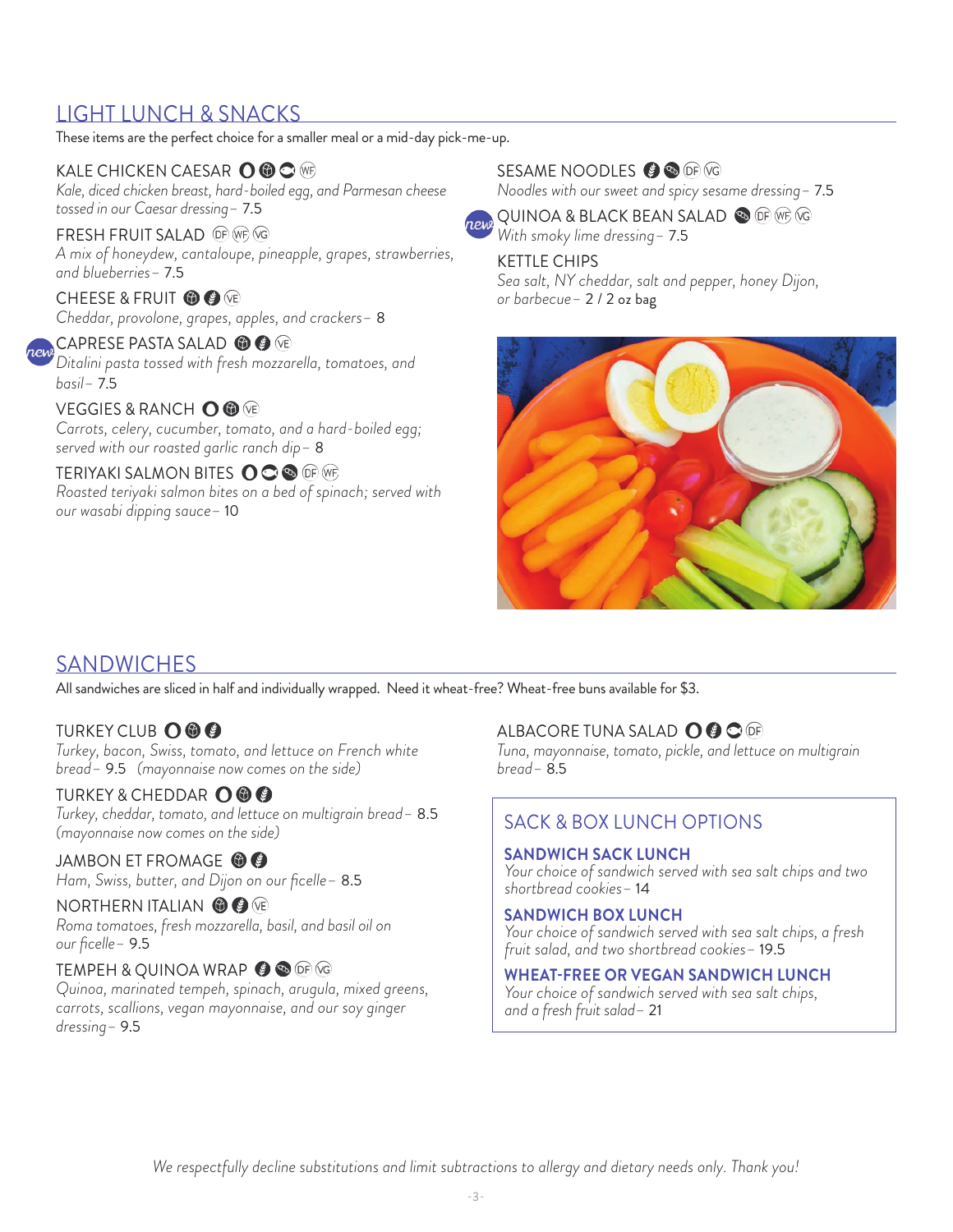### **SALADS**

#### Our salads are individually packed with a container of dressing.

WILLAMETTE VALLEY SALAD **6 C** WB VB *Mixed greens, romaine, hazelnuts, blue cheese, apples, grapes, and our raspberry vinaigrette–* 11.5

SEASONAL HOUSE SALAD **SO OF WE VG** *Arugula, radicchio, red leaf lettuce, fresh fennel, dried cranberries, seasoned pepitas, and our rosé dressing–* 11

CHICKEN CAESAR SALAD **O © © ©** *Romaine, chicken breast, hard-boiled egg, radicchio, croutons, Parmesan, and our Caesar dressing–* 11.5

#### CLASSIC COBB SALAD **O @** WP

*Chicken breast, romaine, hard-boiled egg, blue cheese, bacon, tomato, scallions, and our French vinaigrette–* 11.5

### SMOKED SALMON SALAD **O © © © ©**

*Smoked salmon, arugula, dried cranberries, pearl couscous, roasted corn, tomatoes, Parmesan, pepitas, and our creamy pesto dressing–* 11.5

### SACK & BOX LUNCH OPTIONS

#### **SALAD SACK LUNCH**

 *Your choice of salad served with fresh roll, butter, and two shortbread cookies–* 15.5

#### **SALAD BOX LUNCH**

 *Your choice of salad served with fresh roll & butter, a fresh fruit salad, and two shortbread cookies–* 21

#### **WHEAT-FREE OR VEGAN SALAD LUNCH**

 *Your choice of salad served with sea salt chips, and a fresh fruit salad–* 21

### SOUPS

pint*–* 8

TOMATO ORANGE <sup>O</sup> WE VE **4** *A creamy, dreamy tomato soup with a twist of orange*

#### MAMA LEONE'S **O @ @ @**

*Our signature Italian chicken soup with tomato, onion, celery, spinach, and herbs, and a touch of cream*

#### SUMMER VEGETABLE OF WE VG CO

*Tomatoes, carrot, potatoes, onion, celery, turnips, garbanzos, and lima beans simmered in a seasoned broth* 

CORN CHOWDER **O O O** 

*A creamy chowder full of corn, potatoes, bacon, onions, celery, and a few poblano peppers for a slight kick—ends August 7th*

### NIGERIAN CHICKEN PEANUT  $\bullet$  .  $\bullet$  of we  $\bullet$

*Chicken breast simmered with sweet potatoes, turnips, yams, vegetables, and seasonings in our house-made chicken stock available August 8th until September 4th*

### **CHICKEN LIME TORTILLA & OF WF 4**

*Chicken breast simmered in our house-made chicken stock with poblanos, jalapeños, onions, tomatoes, corn, and seasonings available September 5th until October 2nd*



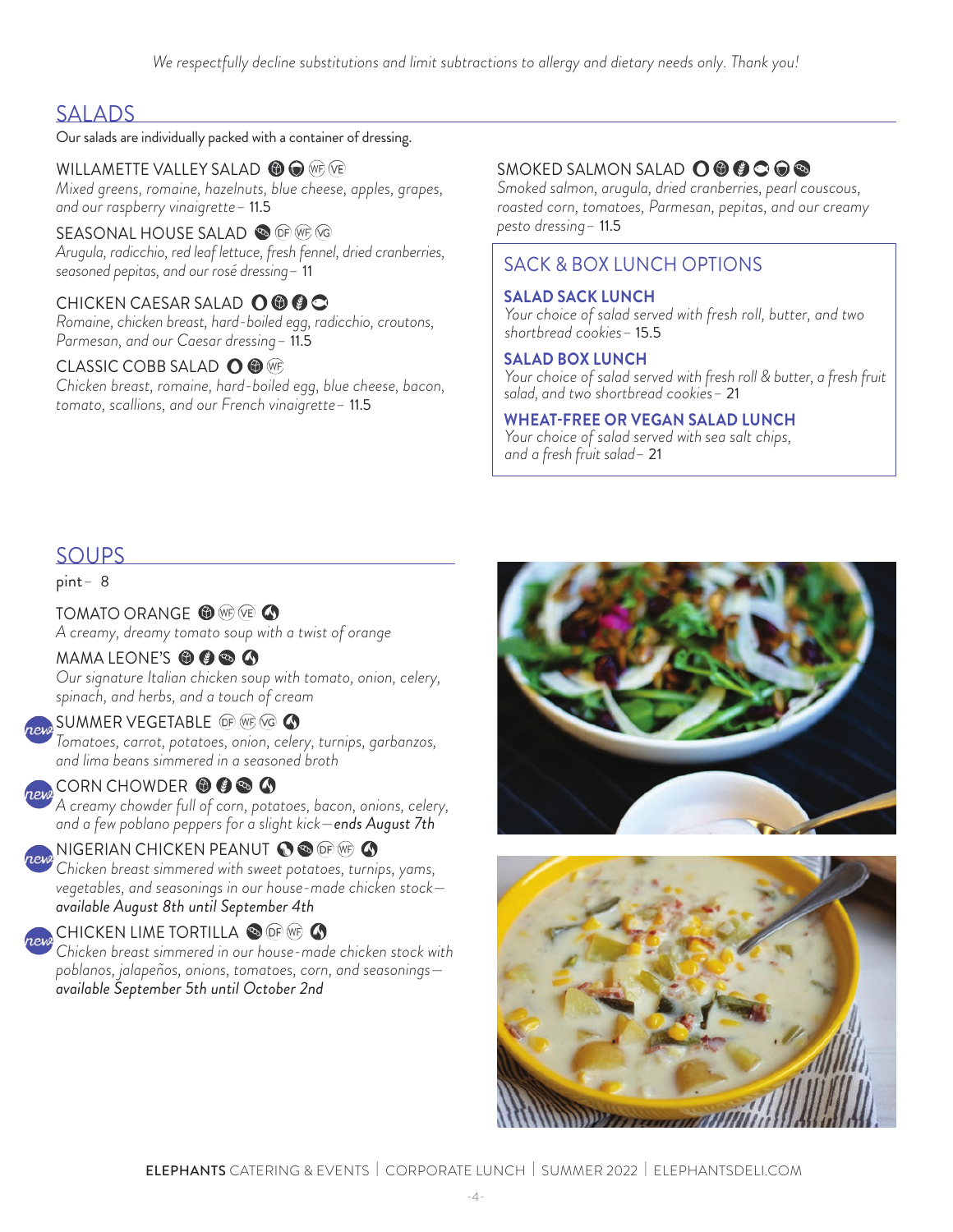### HAPPY HOUR CASSEROLES

Individual portions of our favorite appetizers

CHEESE & FRUIT **to @** (VE) *Cheddar, provolone, grapes, apples, and crackers–* 8

VEGGIES & RANCH **O ©** VE *Carrots, celery, cucumber, tomato, and a hard-boiled egg; served with our roasted garlic ranch dip–* 8

TERIYAKI SALMON BITES OOOO OP WP *Roasted teriyaki salmon bites on a bed of spinach; served with our wasabi dipping sauce–* 10



#### Our casseroles are ready to heat or freeze, and serve 2-4 people.

#### CHICKEN ENCHILADA VERDE <sup>O WR</sup>

*Seasoned chicken and cheese enchiladas baked in our tomatillo sauce–* 21

#### VEGETARIAN ENCHILADA ROJA @ WR VE

*Black bean and vegetable stuffed corn tortillas topped with cheddar cheese and roja sauce–* 21

#### DAD'S MEATLOAF **O © ©**

*Our take on a classic, made with lean ground beef and andouille sausage–* 25

### LASAGNA BOLOGNESE O © ©

*Layers of lasagna with ricotta filling and our Bolognese ragú–* 22

#### LASAGNA MARINARA O © © VE

Layers of lasagna with ricotta filling, spinach, and our béchamel *sauce–* 19

#### MACARONI & CHEESE **O @** VE

*Guest favorite — cavatappi pasta and cheese sauce topped with seasoned bread crumbs–* 16

#### MACARONI & CHEESE WITH SMOKED BACON **OO**

*Our creamy macaroni and cheese with Applewood-smoked bacon, caramelized onions, Parmesan cheese, parsley, and lemon–* 20

Need a smaller meal? Take a look at our lunch entrées on page 2.

### BREAD

DINNER ROLLS  $\bigcirc$   $\bigcirc$   $\bigcirc$   $\bigcirc$   $\rightarrow$  8/ half-dozen BUTTER PATS *–* .30 / each







ELEPHANTS CATERING & EVENTS | CORPORATE LUNCH | SUMMER 2022 | ELEPHANTSDELI.COM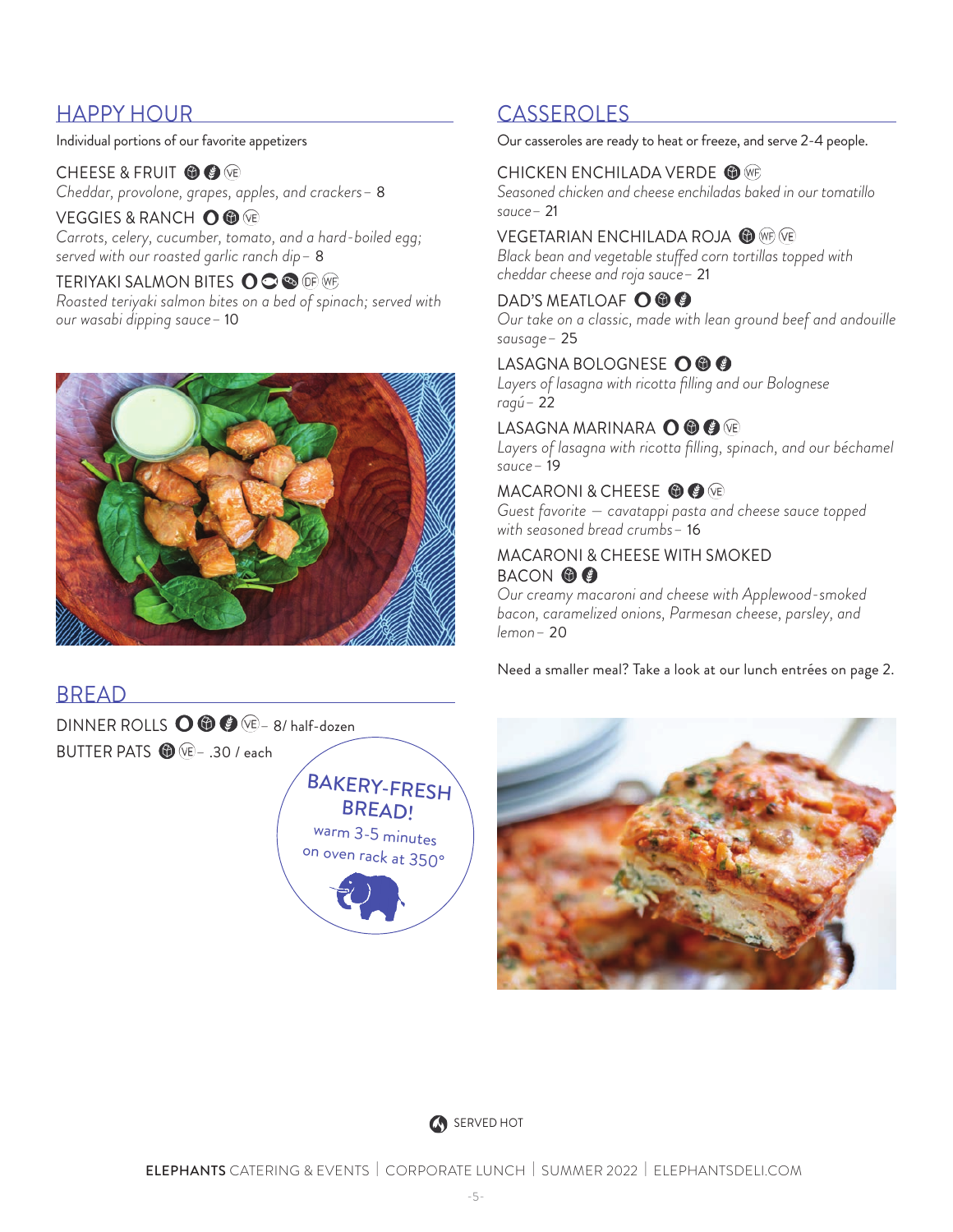### SWEET TREATS

#### BIG COOKIES **O © © O** VE *Pick your favorite flavor—chocolate chip, double chocolate, cowboy (oatmeal chocolate chip), oatmeal raisin, or snickerdoodle*– each — 3 | half-dozen — 18

SHORTBREAD COOKIES **O O @** *Elephant shaped shortbreads*– 2 / each | 12 / half-dozen

BANANA BREAD **O © © ©** VE *Cake-like, with pecans and a hint of vanilla*– 18 / loaf

CHOCOLATE MOUSSE O **O** WP VE *Light fluffy mousse made with chocolate and a hint of vanilla*– 5.5 / each

#### *The following items are available until October 2nd*

#### BLOOD ORANGE MOUSSE O O WF

*A light, fluffy, and slightly tart mousse made with blood orange purée and topped with whipped cream*– 5.5 / each

#### KEY LIME PIE O ® ® VE

*The perfect balance of tart and sweet with a graham cracker crust and topped with whipped cream*– 5.5 / individual pie

#### PEACH PIE O **O O**

*A perfect mix of sweet peaches and tart lemon zest baked inside our flaky pie crust*–30 / whole pie

#### *The following desserts are available beginning October 3rd*

LEMON MOUSSE O ® WE *A light, citrus kissed mousse made with lemon purée and topped with whipped cream*– 5.5 / each

### SWEET POTATO PUMPKIN PIE O ® ® VE

*A fall and Thanksgiving classic*– 5/ individual pie | 30 / whole pie

APPLE PIE O ® © VE

*Apples, spice, and a hint of lemon baked inside our flaky pie crust*– 30 / whole pie

### NON-ALCOHOLIC BEVERAGES

SODAS

*Coke and diet coke–* 2.25 / each

POLAR SELTZER *Grapefruit and black cherry–* 2 / each

SAN PELLEGRINO *Aranciata, limonata–* 2.5 / each

GOLD PEAK TEA *Unsweetened–* 3.25 / each

APPLE JUICE– 2.75 / each

ELEPHANTS BOTTLED WATER*–* 2 / each

#### STUMPTOWN COFFEE

*Regular Delicatessen Blend or decaf; served with cups, sugar, creamer, stir sticks, and cocktail napkins–* 30 / to-go (serves 12)

#### STEVEN SMITH TEAS

*An assortment of green, black, and herbal teas; served with cups, sugar, creamer, stir sticks, and cocktail napkins–*  30 / to-go (serves 12)